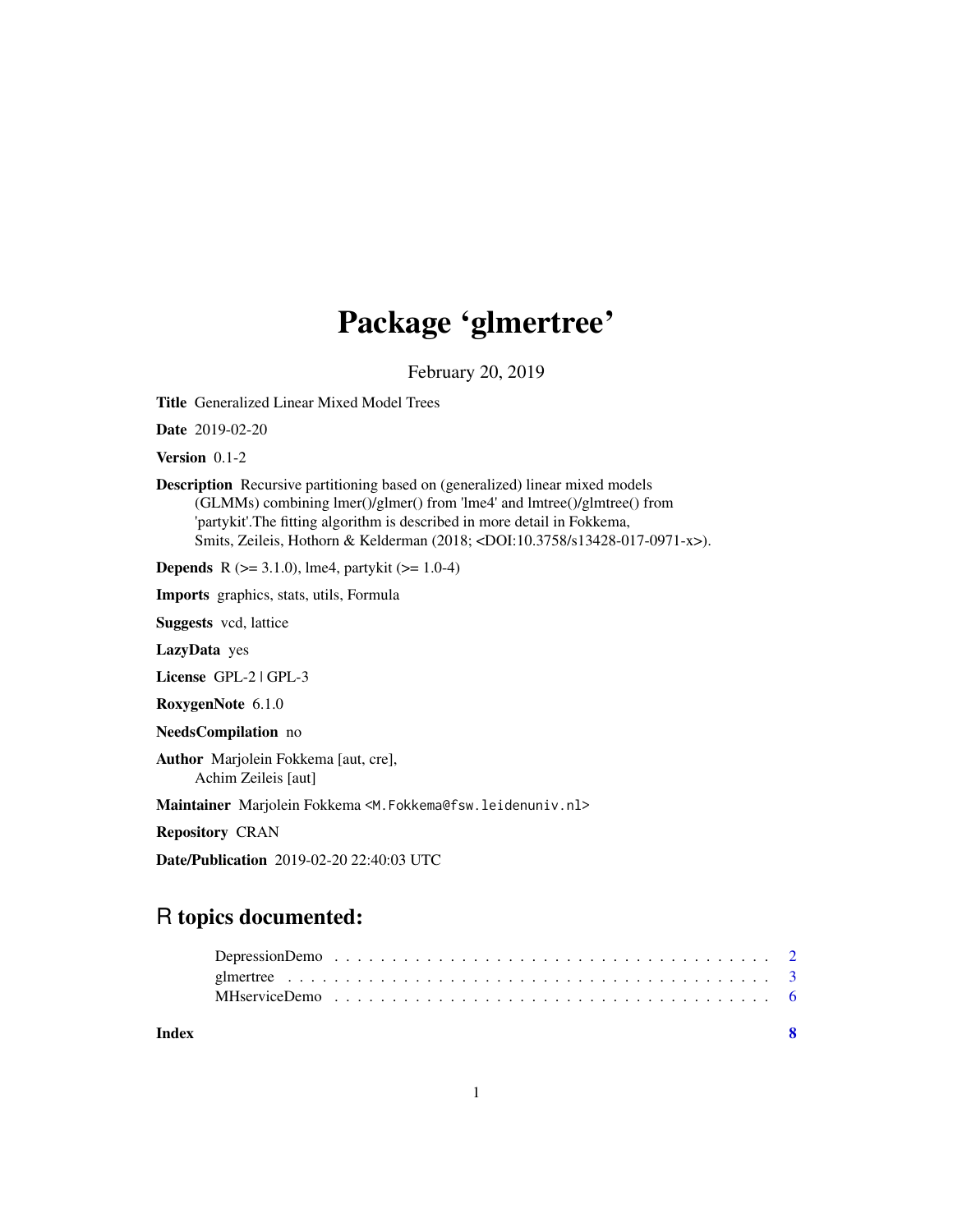<span id="page-1-0"></span>

#### Description

Simulated dataset of a randomized clinical trial  $(N = 150)$  to illustrate fitting of (G)LMM trees.

#### Usage

```
data("DepressionDemo")
```
#### Format

A data frame containing 150 observations on 6 variables:

depression numeric. Continuous treatment outcome variable (range:  $3\n-16$ ,  $M = 9.12$ ,  $SD = 2.66$ ).

treatment factor. Binary treatment variable.

cluster factor. Indicator for cluster with 10 levels.

age numeric. Continuous partitioning variable (range:  $18-69$ ,  $M = 45$ ,  $SD = 9.56$ ).

anxiety numeric. Continuous partitioning variable (range:  $3-18$ ,  $M = 10.26$ ,  $SD = 3.05$ ).

duration numeric. Continuous partitioning variable (range:  $1-17$ ,  $M = 6.97$ ,  $SD = 2.90$ ).

depression\_bin factor. Binarized treatment outcome variable  $(0 =$  recovered,  $1 =$  not recovered).

#### Details

The data were generated such that the duration and anxiety covariates characterized three subgroups with differences in treatment effects. The cluster variable was used to introduce a random intercept that should be accounted for. The treatment outcome is an index of depressive symptomatology.

#### See Also

[lmertree](#page-2-1), [glmertree](#page-2-2)

#### Examples

```
data("DepressionDemo", package = "glmertree")
summary(DepressionDemo)
lt <- lmertree(depression ~ treatment | cluster | anxiety + duration + age,
        data = DepressionDemo)
plot(lt)
gt \leq glmertree(depression_bin \sim treatment | cluster | anxiety + duration + age,
        data = DepressionDemo)
plot(gt)
```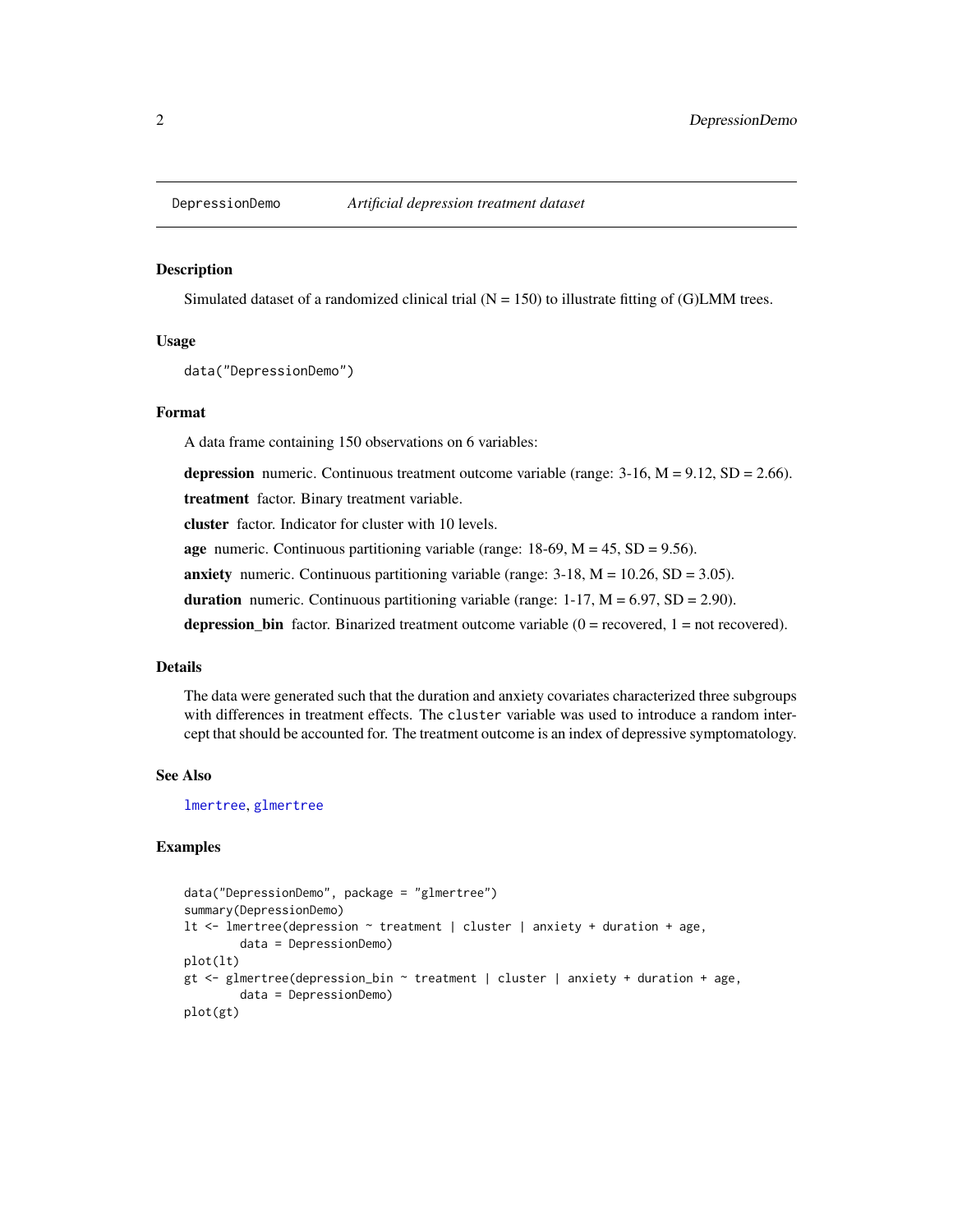<span id="page-2-2"></span><span id="page-2-0"></span>

#### <span id="page-2-1"></span>Description

Model-based recursive partitioning based on (generalized) linear mixed models.

#### Usage

```
lmertree(formula, data, weights = NULL, cluster = NULL,
  ranefstart = NULL, offset = NULL, joint = TRUE,
  abstol = 0.001, maxit = 100, dfsplit = TRUE, verbose = FALSE,
 plot = FALSE, lmer.control = lmerControl(), ...)glmertree(formula, data, family = "binomial", weights = NULL,
 cluster = NULL, ranefstart = NULL, offset = NULL, joint = TRUE,
 abstol = 0.001, maxit = 100, dfsplit = TRUE, verbose = FALSE,
 plot = FALSE, glmer.control = glmerControl(), \dots)
```
#### Arguments

| formula    | formula specifying the response variable and a three-part right-hand-side de-<br>scribing the regressors, random effects, and partitioning variables, respectively.<br>For details see below.                                                                                                                                                                                                                                                                                                                                                                                     |
|------------|-----------------------------------------------------------------------------------------------------------------------------------------------------------------------------------------------------------------------------------------------------------------------------------------------------------------------------------------------------------------------------------------------------------------------------------------------------------------------------------------------------------------------------------------------------------------------------------|
| data       | data. frame to be used for estimating the model tree.                                                                                                                                                                                                                                                                                                                                                                                                                                                                                                                             |
| family     | family specification for glmtree and glmer. See glm documentation for fami-<br>lies.                                                                                                                                                                                                                                                                                                                                                                                                                                                                                              |
| weights    | numeric. An optional numeric vector of weights. Can be a name of a column in<br>data or a vector of length nrow(data).                                                                                                                                                                                                                                                                                                                                                                                                                                                            |
| cluster    | optional vector of cluster IDs to be employed for clustered covariances in the<br>parameter stability tests. Can be a name of a column in data or a vector of<br>length nrow(data). If cluster = NULL (the default), observation-level covari-<br>ances are employed in the parameter stability tests. If partitioning variables are<br>measured on the cluster level, this will likely yield spurious splits, which can be<br>mitigated by specification of the cluster argument, which results in cluster-level<br>covariances being employed in the parameter stability tests. |
| ranefstart | NULL (the default), TRUE, or a numeric vector of length nrow(data). Specifies<br>the offset to be used in estimation of the first tree. NULL by default, yielding a<br>zero offset initialization. If ranefstart $=$ TRUE is specified, the random effects<br>will be estimated first and the first tree will be grown using the random-effects<br>predictions as an offset.                                                                                                                                                                                                      |
| offset     | optional numeric vector to be included in the linear predictor with a coeffcient<br>of one. Note that offset can be a name of a column in data or a a numeric<br>vector of length nrow(data).                                                                                                                                                                                                                                                                                                                                                                                     |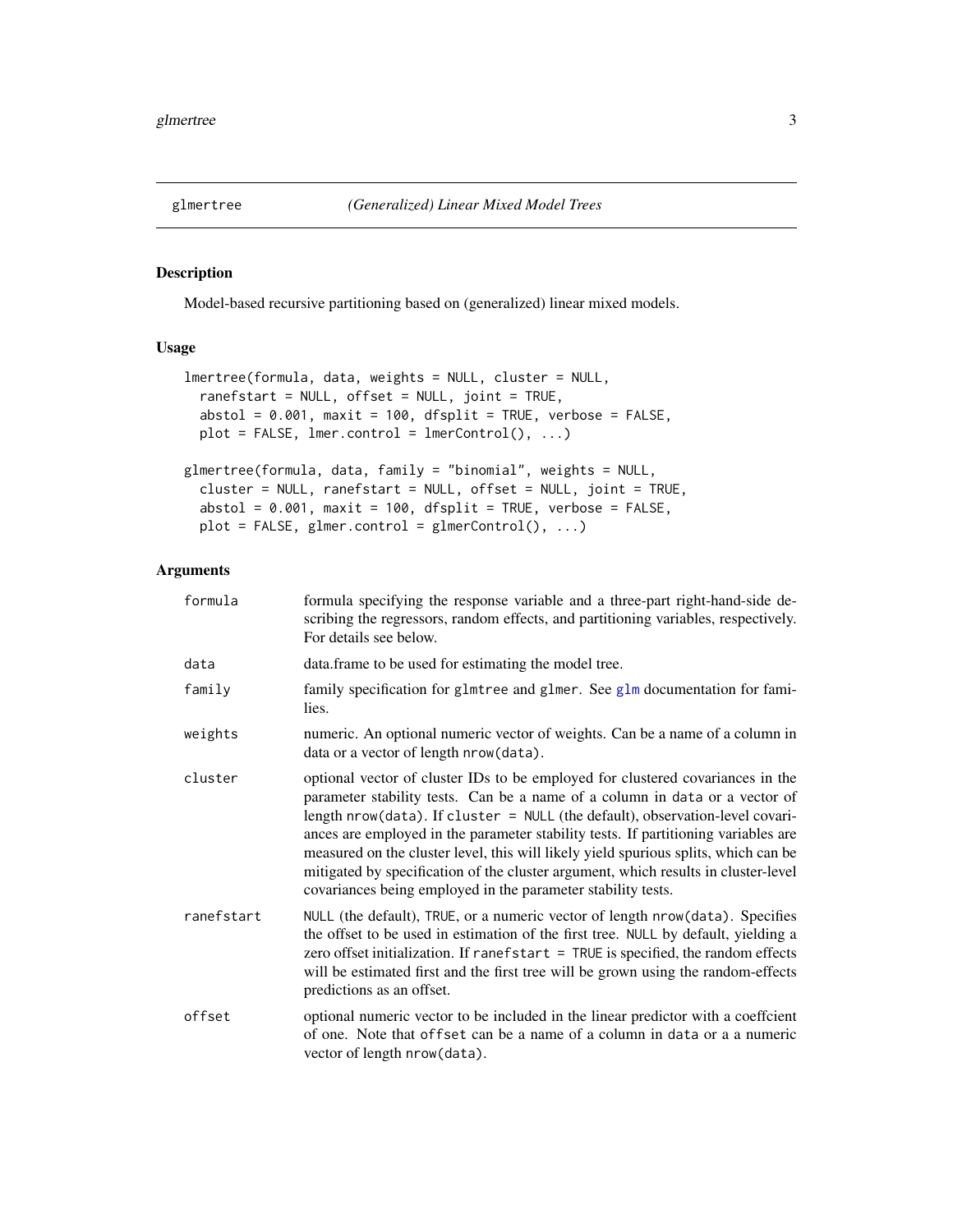<span id="page-3-0"></span>

| joint                       | logical. Should the fixed effects from the tree be (re-)estimated jointly along<br>with the random effects?                                                                                                                                       |
|-----------------------------|---------------------------------------------------------------------------------------------------------------------------------------------------------------------------------------------------------------------------------------------------|
| abstol                      | numeric. The convergence criterion used for estimation of the model. When the<br>difference in log-likelihoods of the random-effects model from two consecutive<br>iterations is smaller than abstol, estimation of the model tree has converged. |
| maxit                       | numeric. The maximum number of iterations to be performed in estimation of<br>the model tree.                                                                                                                                                     |
| dfsplit                     | logical or numeric. as.integer(dfsplit) is the degrees of freedom per se-<br>lected split employed when extracting the log-likelihood.                                                                                                            |
| verbose                     | Should the log-likelihood value of the estimated random-effects model be printed<br>for every iteration of the estimation?                                                                                                                        |
| plot                        | Should the tree be plotted at every iteration of the estimation? Note that selecting<br>this option slows down execution of the function.                                                                                                         |
| lmer.control, glmer.control |                                                                                                                                                                                                                                                   |
|                             | list. An optional list with control parameters to be passed to lmer() and glmer(),<br>respectively. See lmerControl and glmerControl for details.                                                                                                 |
|                             | Additional arguments to be passed to $1$ mtree() or g $1$ mtree(). See mob_control<br>documentation for details.                                                                                                                                  |

#### Details

(G)LMM trees learn a tree where each terminal node is associated with different fixed-effects regression coefficients while adjusting for global random effects (such as a random intercept). This allows for detection of subgroups with different fixed-effects parameter estimates, keeping the random effects constant throughout the tree (i.e., random effects are estimated globally). The estimation algorithm iterates between (1) estimation of the tree given an offset of random effects, and (2) estimation of the random effects given the tree structure. See Fokkema et al. (2018) for a detailed introduction.

To specify all variables in the model a formula such as  $y \sim x1 + x2$  | random | z1 + z2 + z3 is used, where y is the response, x1 and x2 are the regressors in every node of the tree, random is the random effects, and z1 to z3 are the partitioning variables considered for growing the tree. If random is only a single variable such as id a random intercept with respect to id is used. Alternatively, it may be an explicit random-effects formula such as  $(1 \mid id)$  or a more complicated formula such as ((1+time) | id). (Note that in the latter two formulas, the brackets are necessary to protect the pipes in the random-effects formulation.)

In the random-effects model from step (2), two strategies are available: Either the fitted values from the tree can be supplied as an offset (joint = FALSE) so that only the random effects are estimated. Or the fixed effects are (re-)estimated along with the random effects using a nesting factor with nodes from the tree (joint = TRUE). In the former case, the estimation of each random-effects model is typically faster, but more iterations are required.

The code is still under development and might change in future versions.

#### Value

The function returns a list with the following objects:

tree The final lmtree/glmtree.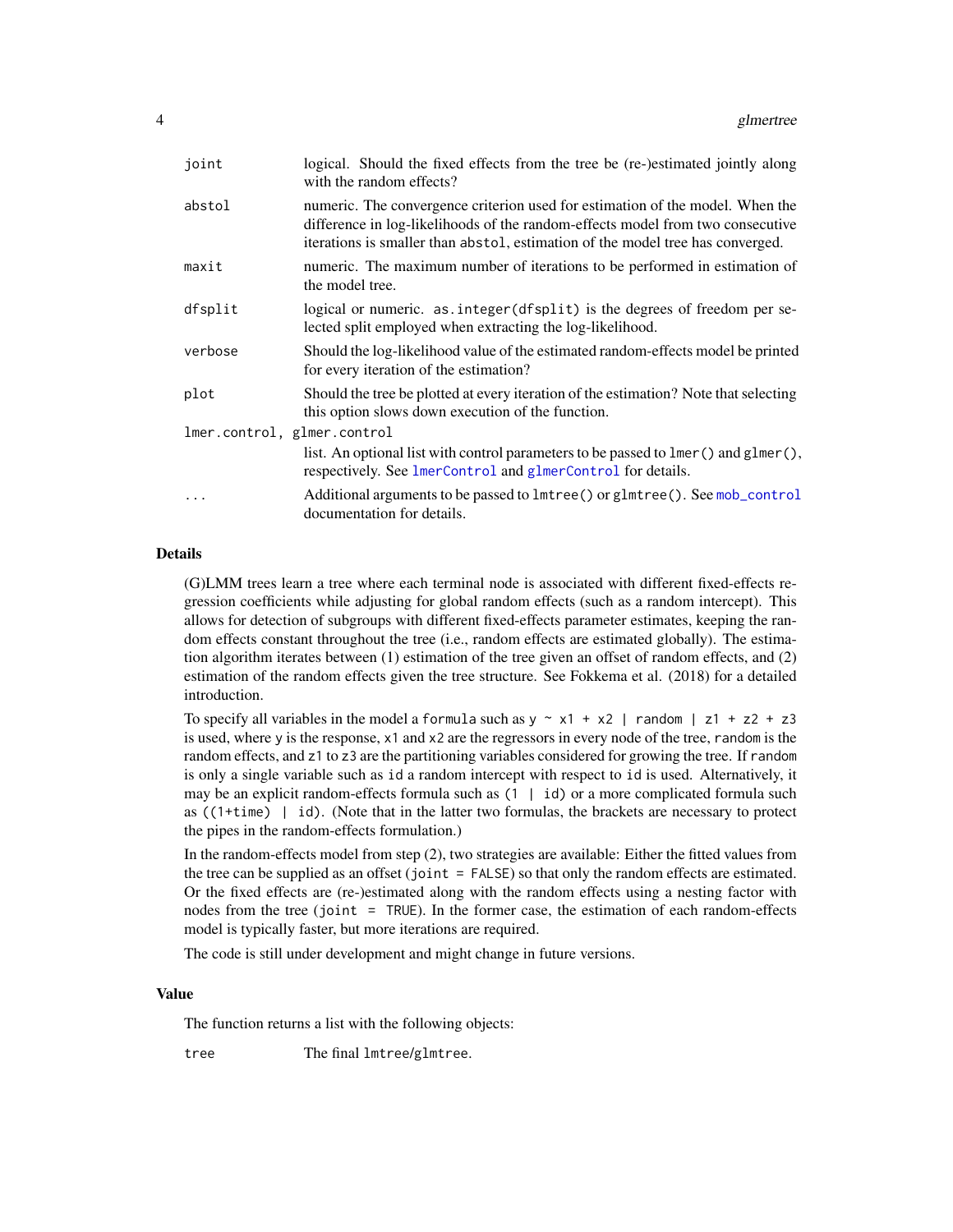#### <span id="page-4-0"></span>glmertree 5

| lmer          | The final lmer random-effects model.                                                                                                     |
|---------------|------------------------------------------------------------------------------------------------------------------------------------------|
| ranef         | The corresponding random effects of lmer.                                                                                                |
| varcorr       | The corresponding VarCorr(lmer).                                                                                                         |
| variance      | The corresponding $attr(VarCorr(1mer), "sc")^2$ .                                                                                        |
| data          | The dataset specified with the data argument including added auxiliary vari-<br>ables . ranef and . tree from the last iteration.        |
| loglik        | The log-likelihood value of the last iteration.                                                                                          |
| iterations    | The number of iterations used to estimate the lmertree.                                                                                  |
| maxit         | The maximum number of iterations specified with the maxit argument.                                                                      |
| ranefstart    | The random effects used as an offset, as specified with the ranefstart argu-<br>ment.                                                    |
| formula       | The formula as specified with the formula argument.                                                                                      |
| randomformula | The formula as specified with the randomformula argument.                                                                                |
| abstol        | The prespecified value for the change in log-likelihood to evaluate convergence,<br>as specified with the abstol argument.               |
| mob.control   | A list containing control parameters passed to $1$ mtree(), as specified with                                                            |
| lmer.control  | A list containing control parameters passed to lmer (), as specified in the lmer. control<br>argument.                                   |
| joint         | Whether the fixed effects from the tree were (re-)estimated jointly along with<br>the random effects, specified with the joint argument. |

#### References

Fokkema M, Smits N, Zeileis A, Hothorn T, Kelderman H (2018). "Detecting Treatment-Subgroup Interactions in Clustered Data with Generalized Linear Mixed-Effects Model Trees". Behavior Research Methods, 50(5), 2016-2034. <https://doi.org/10.3758/s13428-017-0971-x>

#### See Also

[lmer](#page-0-0), [glmer](#page-0-0), [lmtree](#page-0-0), [glmtree](#page-0-0)

#### Examples

```
## artificial example data
data("DepressionDemo", package = "glmertree")
```

```
## fit normal linear regression LMM tree for continuous outcome
lt <- lmertree(depression ~ treatment | cluster | age + anxiety + duration,
  data = DepressionDemo)
print(lt)
plot(lt, which = "all") # default behavior, may also be "tree" or "ranef"
coef(lt)
ranef(lt)
predict(lt, type = "response") # default behavior, may also be "node"
predict(lt, re.form = NA) # excludes random effects, see ?lme4::predict.merMod
residuals(lt)
```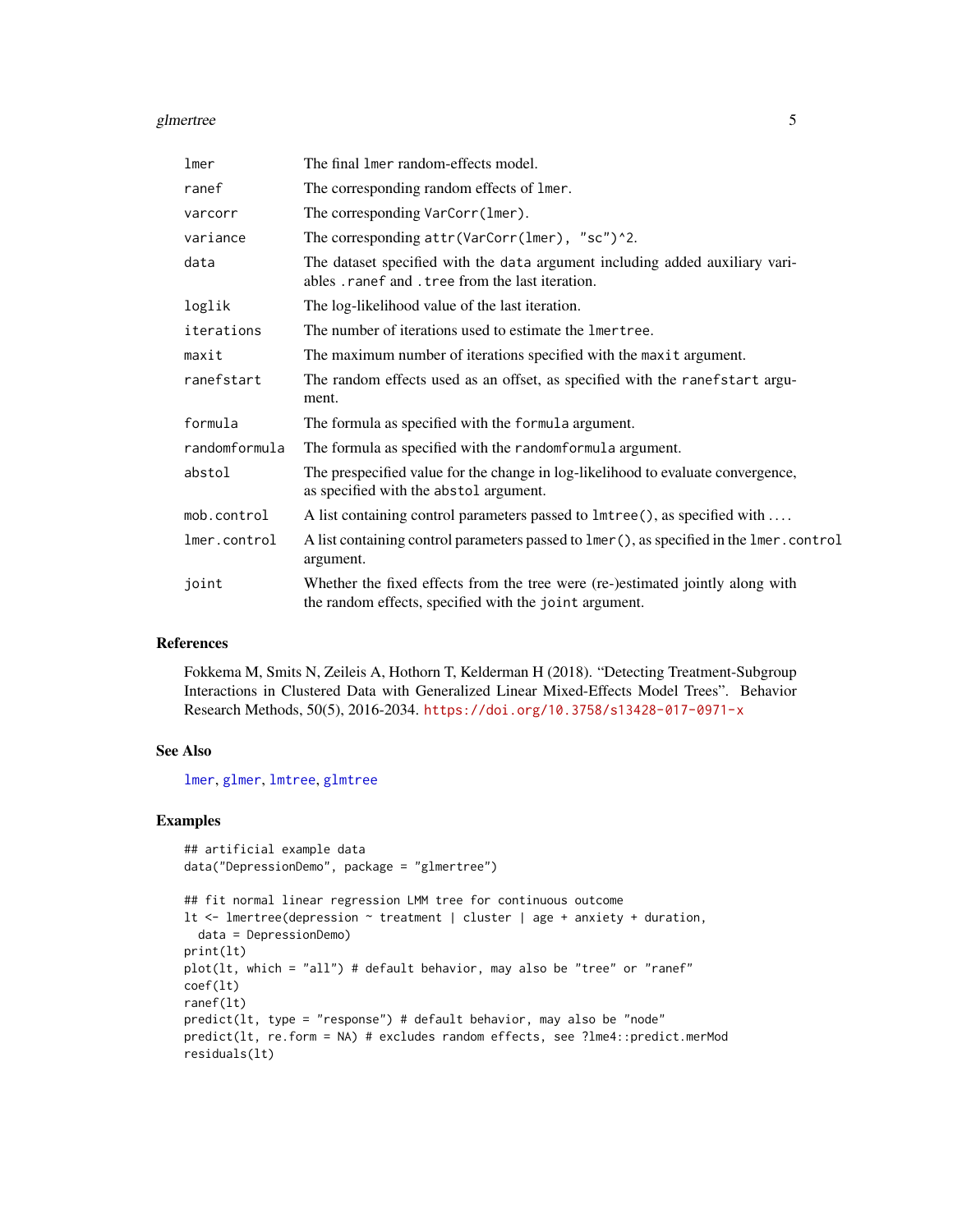```
VarCorr(lt) # see lme4::VarCorr
## fit logistic regression GLMM tree for binary outcome
gt <- glmertree(depression_bin ~ treatment | cluster | age + anxiety + duration,
 data = DepressionDemo)
print(gt)
plot(gt, which = "all") # default behavior, may also be "tree" or "ranef"
coef(gt)
ranef(gt)
predict(gt, type = "response") # default behavior, may also be "node" or "link"
predict(gt, re.form = NA) # excludes random effects, see ?lme4::predict.merMod
residuals(gt)
VarCorr(gt) # see lme4::VarCorr
```
MHserviceDemo *Artificial mental-health service outcomes dataset*

#### Description

Artificial dataset of treatment outcomes ( $N = 3739$ ) of 13 mental-health services to illustrate fitting of (G)LMM trees with constant fits in terminal nodes.

#### Usage

```
data("MHserviceDemo")
```
#### Format

A data frame containing 3739 observations on 8 variables:

age numeric. Variable representing age in years (range:  $4.8 - 23.6$ ,  $M = 11.46$ ).

**impact** numeric. Continuous variable representing severity of and impairment due to mental-health problems at baseline. Higher values indicate higher severity and impairment.

gender factor. Indicator for gender.

emotional factor. Indicator for presence of emotional disorder at baseline.

autism factor. Indicator for presence of autistic disorder at baseline.

conduct factor. Indicator for mental-health service provider.

cluster id factor. Binarized treatment outcome variable  $(0 =$  recovered,  $1 =$  not recovered.

outcome numeric. Variable representing treatment outcome as measured by a total mental-health difficulties score assessed about 6 months after baseline, corrected for the baseline assessment. Higher values indicate poorer outcome.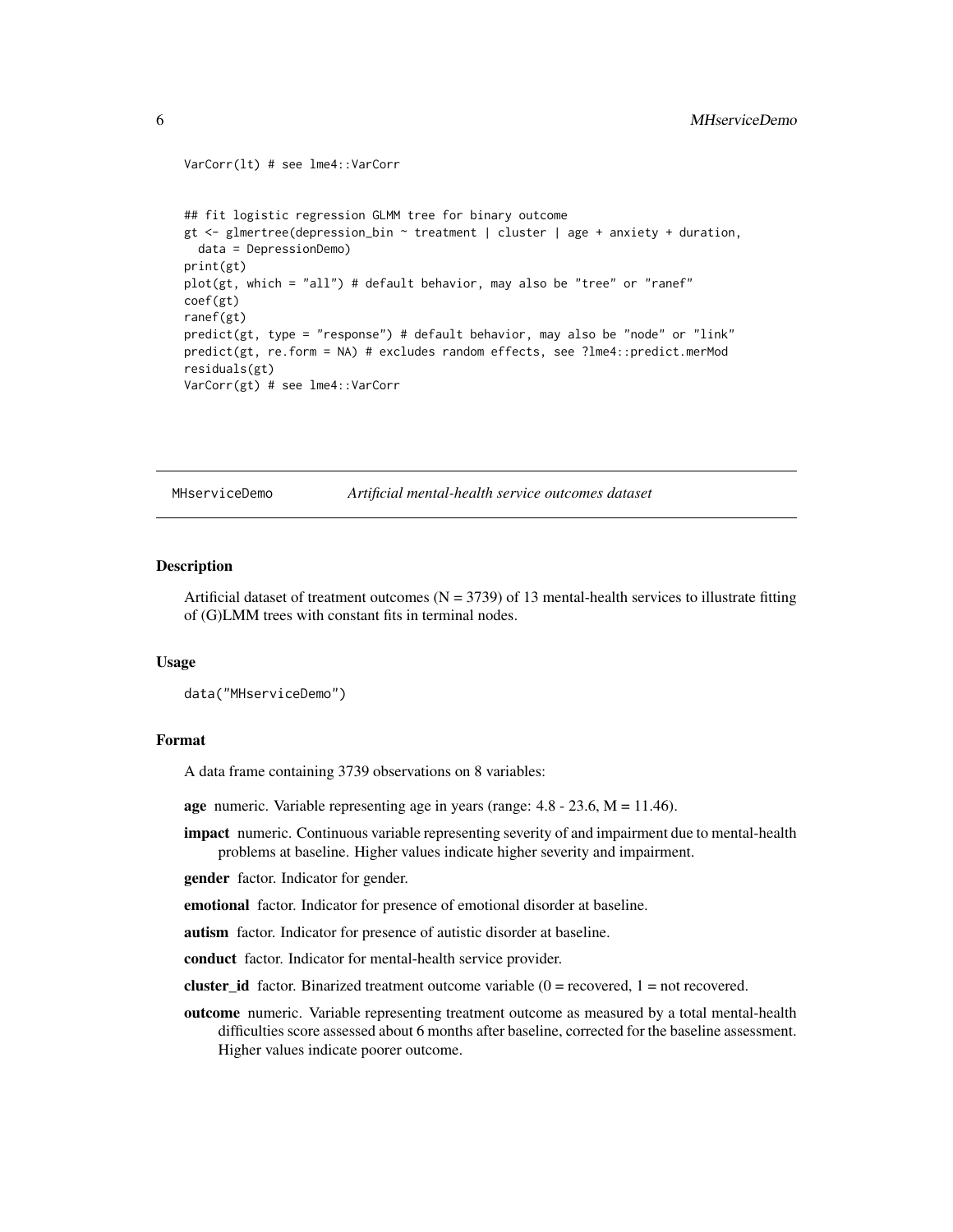#### <span id="page-6-0"></span>MHserviceDemo 7

#### Details

Dataset was modelled after Edbrooke-Childs et al. (2017), who analyzed a sample of  $N = 3,739$ \$ young people who received treatment at one of 13 mental-health service providers in the UK. Note that the data were artificially generated and do not reflect actual empirical findings.

#### See Also

[lmertree](#page-2-1), [glmertree](#page-2-2)

#### Examples

```
data("MHserviceDemo", package = "glmertree")
summary(MHserviceDemo)
lt <- lmertree(outcome ~ 1 | cluster_id | age + gender + emotional +
               autism + impact + conduct, data = MHserviceDemo)
plot(lt)
gt <- glmertree(factor(outcome > 0) ~ 1 | cluster_id | age + gender +
                emotional + autism + impact + conduct,
                data = MHserviceDemo, family = "binomial")
plot(gt)
```